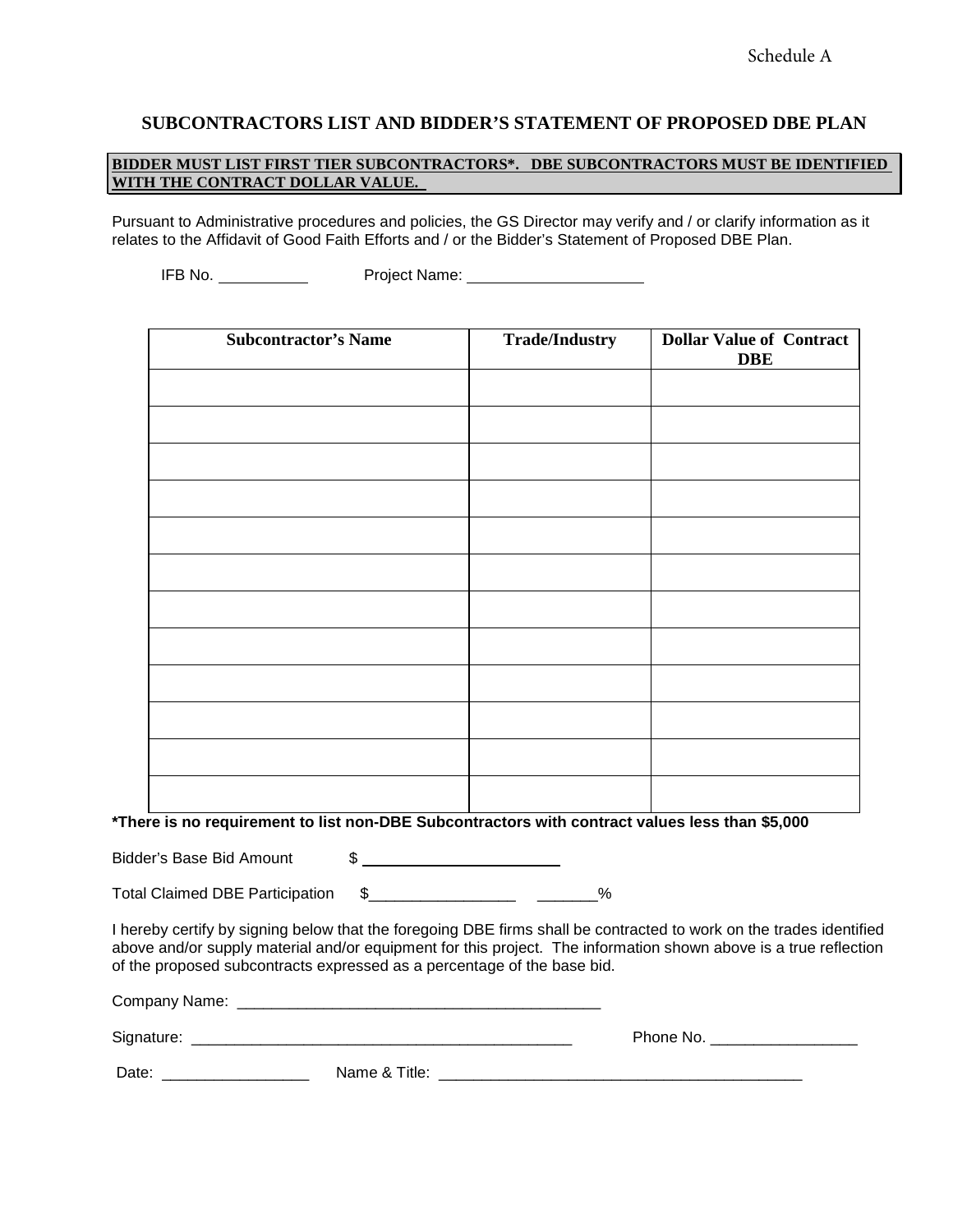## **DBE PLAN UTILIZATION FORM**

## **PLEASE SUBMIT A SEPARATE FORM FOR EACH SUB-CONTRACTOR/SUPPLIER.**

| DBE SUBCONTRACTORS INTENDED TO BE UTILIZED ON THE PROJECT                                                                                                                                                                              |      |
|----------------------------------------------------------------------------------------------------------------------------------------------------------------------------------------------------------------------------------------|------|
|                                                                                                                                                                                                                                        |      |
|                                                                                                                                                                                                                                        |      |
| Phone: _________________________ Is the sub-contractor a certified DBE? ______ Yes _______ No                                                                                                                                          |      |
| If yes, please provide a copy of your certification letter or certificate.                                                                                                                                                             |      |
| DBE Certification Number:<br><u> Letter and the set of the set of the set of the set of the set of the set of the set of the set of the set of the set of the set of the set of the set of the set of the set of the set of the se</u> |      |
| Dollar amount of contract with sub-contractor/supplier: ________________________                                                                                                                                                       | $\%$ |
| Percentage amount of contract with sub-contractor/supplier: __________________%                                                                                                                                                        |      |
|                                                                                                                                                                                                                                        |      |

Description of scope of work performed under agreement with the sub-contractor for amount indicated above:

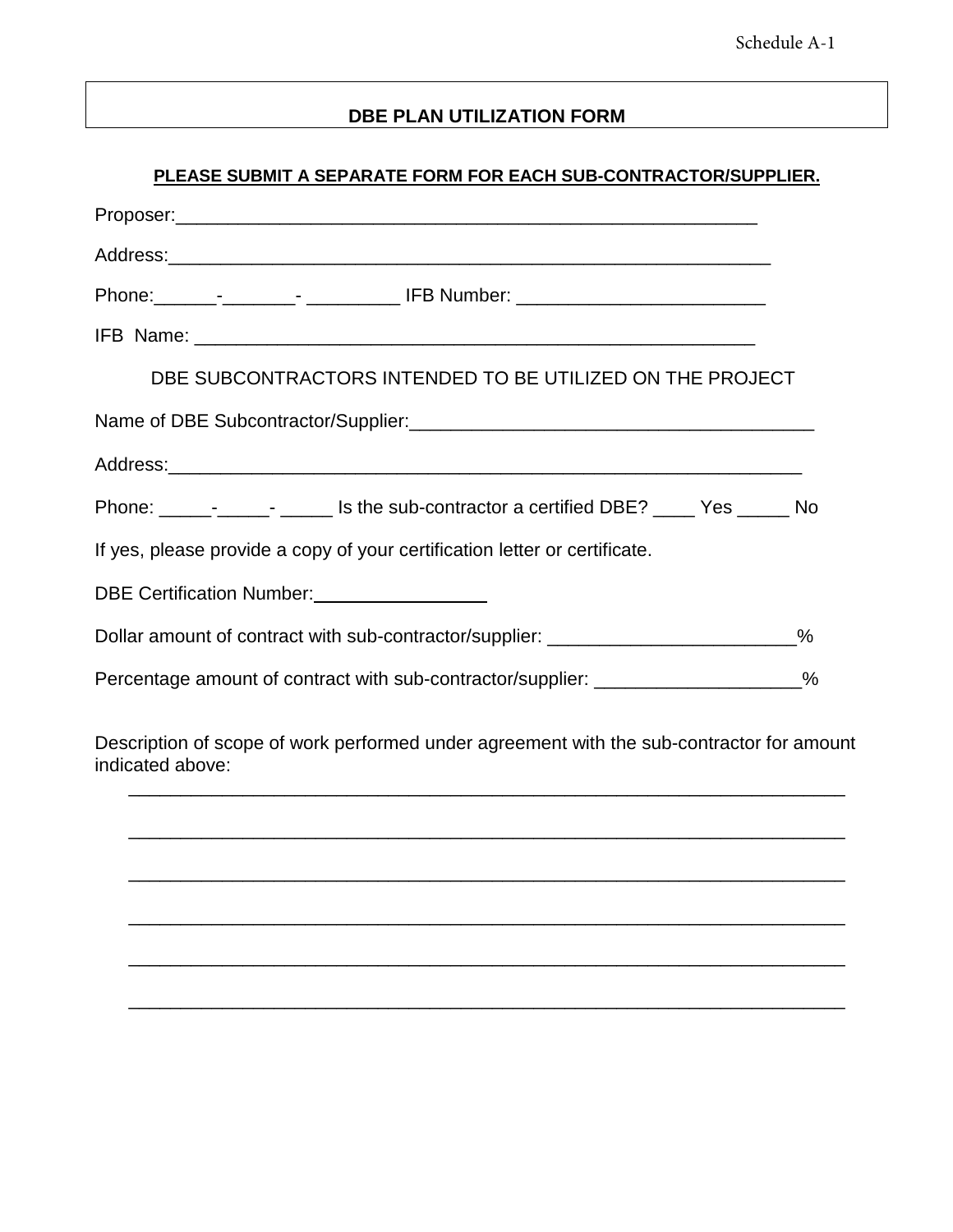# **DBE OUTREACH EFFORTS COMPLIANCE STATEMENT**

In conjunction with the bid submitted in response to IFB , I state following:

- 1. Bid/Bidder identified opportunities to subcontract in these specific work categories.
	- a.
	- b.
	- c.
- 2. Attached to this form are copies of written solicitation (with instructions) used to solicit certified DBEs for these subcontract opportunities. (this item is optional for the initial solicitation phase, but must the information must be provided within 10 days of contract award).
- 3. Bidder made the following attempts to contact personally the solicited DBEs.
- 4. Bidder assisted DBEs to fulfill or to seek waiver of bonding requirements. (describe efforts)
- 5. Bidder □ DID □ DID NOT attend the pre-bid conference.

Bidder/Company Name Signature of Affiant

Address Name, Title

Date **Email** address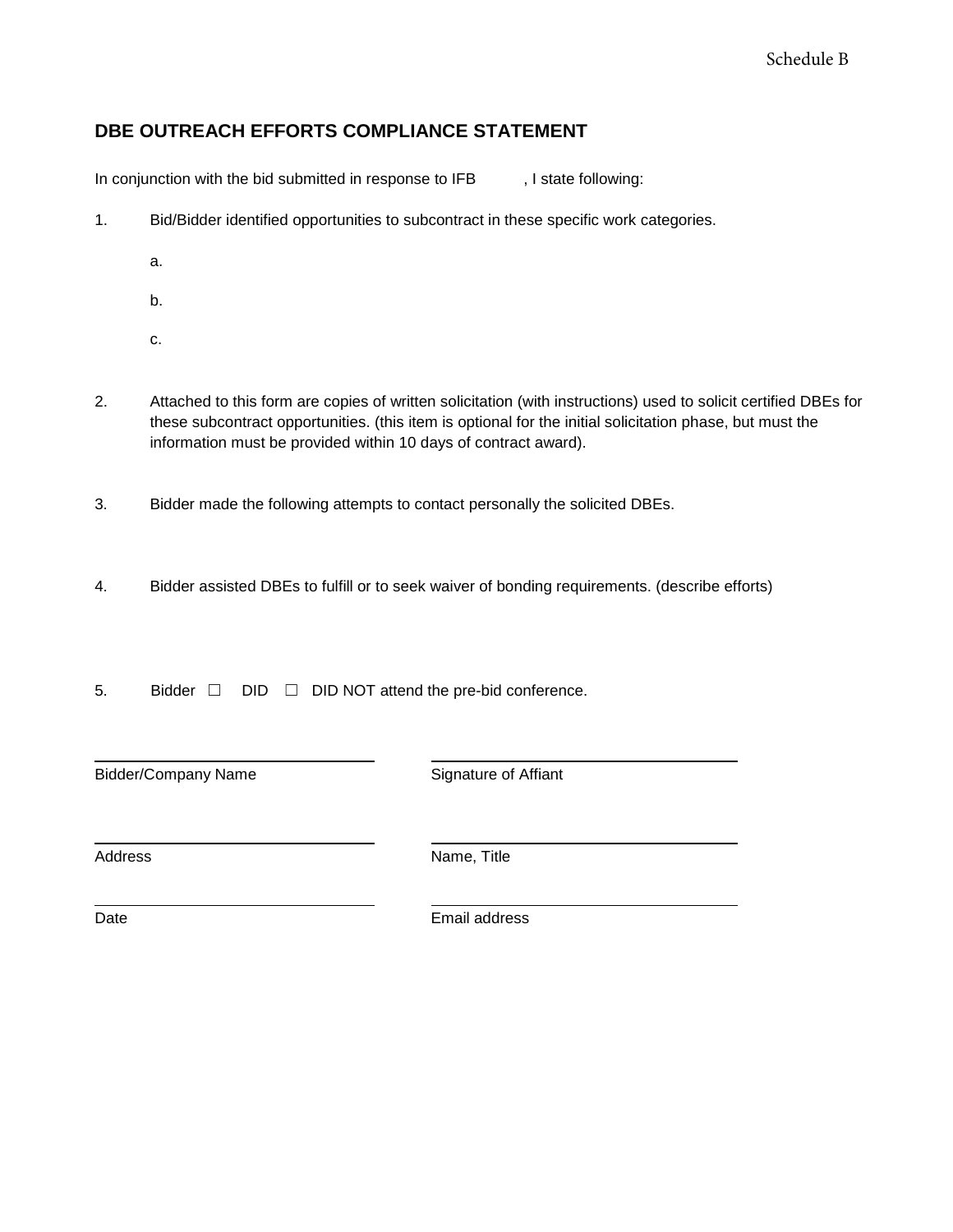### **FNSB CONSULTANT'S DBE/SUBCONSULTANT PROPOSED UTILIZATION FORM**

**Must be provided by the Offeror as an attachment to RFP**

 $RFP \#$ :  $DBE: Yes \Box$  No  $\Box$ 

Offeror Firm Name: Phone:

Contact Person: E-mail:

# **TOTAL ANTICIPATED DBE % PARTICIPATION FOR THIS RFP**

| D<br>В<br>E | $\overline{\mathbf{s}}$<br>B<br>Е | <b>Firm Name</b> | <b>Description of Work</b> | <b>Anticipated \$ Value</b> |
|-------------|-----------------------------------|------------------|----------------------------|-----------------------------|
|             | Г                                 |                  |                            |                             |
|             | $\Box$                            |                  |                            |                             |
|             | $\Box$                            |                  |                            |                             |
|             | Total Anticipated \$ Value        |                  |                            |                             |

Note: This information is used to track and report anticipated DBE/SBE participation in all FTA-assisted funding contracts. The anticipated DBE/SBE amount is voluntary and will not become a part of the contractual terms.

> For a complete list of Certified firms and company designation (DBE/SBE) to <http://www.dot.state.ak.us/cvlrts/directory.shtml>